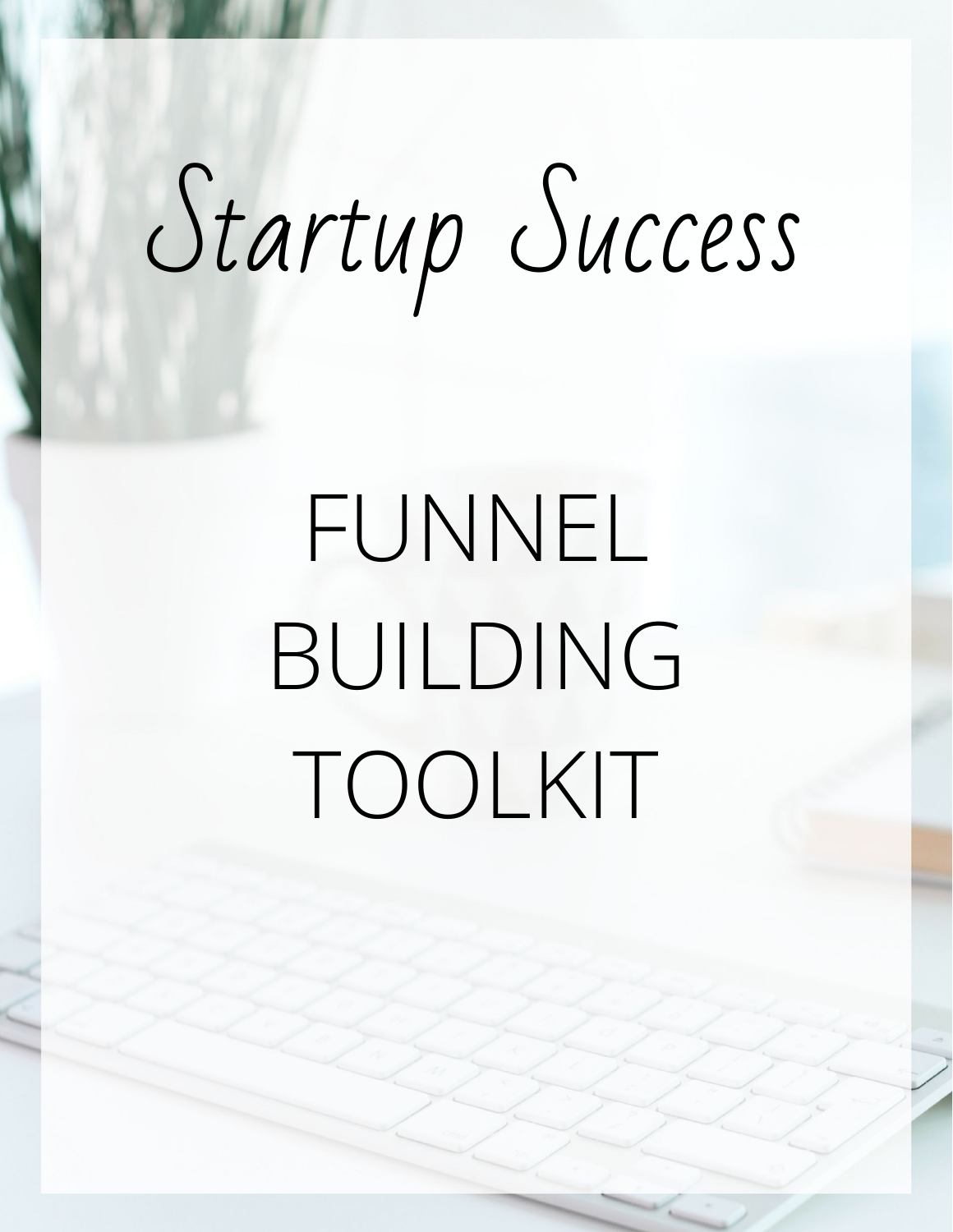Startup Success

MODULE 3 // Visibility & Lead Generation

## Funnel Building Toolkit

## **How to Create Lead Magnets / Opt-In Offers / Content Upgrades**

#### Canva [www.canva.com](http://www.canva.com)

Free graphic design tool can be used to easily make attractive PDF files. Offers design templates and many different elements.

## Google Slides [www.drive.google.com](http://www.drive.google.com)

An application offered as part of the free Google suite, Google Slides allows for flexible creation of mixed media (text, images, design elements, and more). Designed for creating slide decks and presentations, but custom dimensions and the option to export PDF files makes this application an excellent option for creating PDF worksheets and other content.

### Lead Magnet Guide

[https://www.gillianperkins.com/wp-content/uploads/2018/02/Create-Yo](https://www.gillianperkins.com/wp-content/uploads/2018/02/Create-Your-First-Lead-Magnet-A-Step-by-Step-Guide.pdf) [ur-First-Lead-Magnet-A-Step-by-Step-Guide.pdf](https://www.gillianperkins.com/wp-content/uploads/2018/02/Create-Your-First-Lead-Magnet-A-Step-by-Step-Guide.pdf) A step-by-step guide that shows how to easily create free PDF resources.

#### Canva PDF Design Tutorial

<https://www.youtube.com/watch?v=4I2KV23RuNM>

Video tutorial that demonstrates the basics of using Canva to create professional looking PDF resources.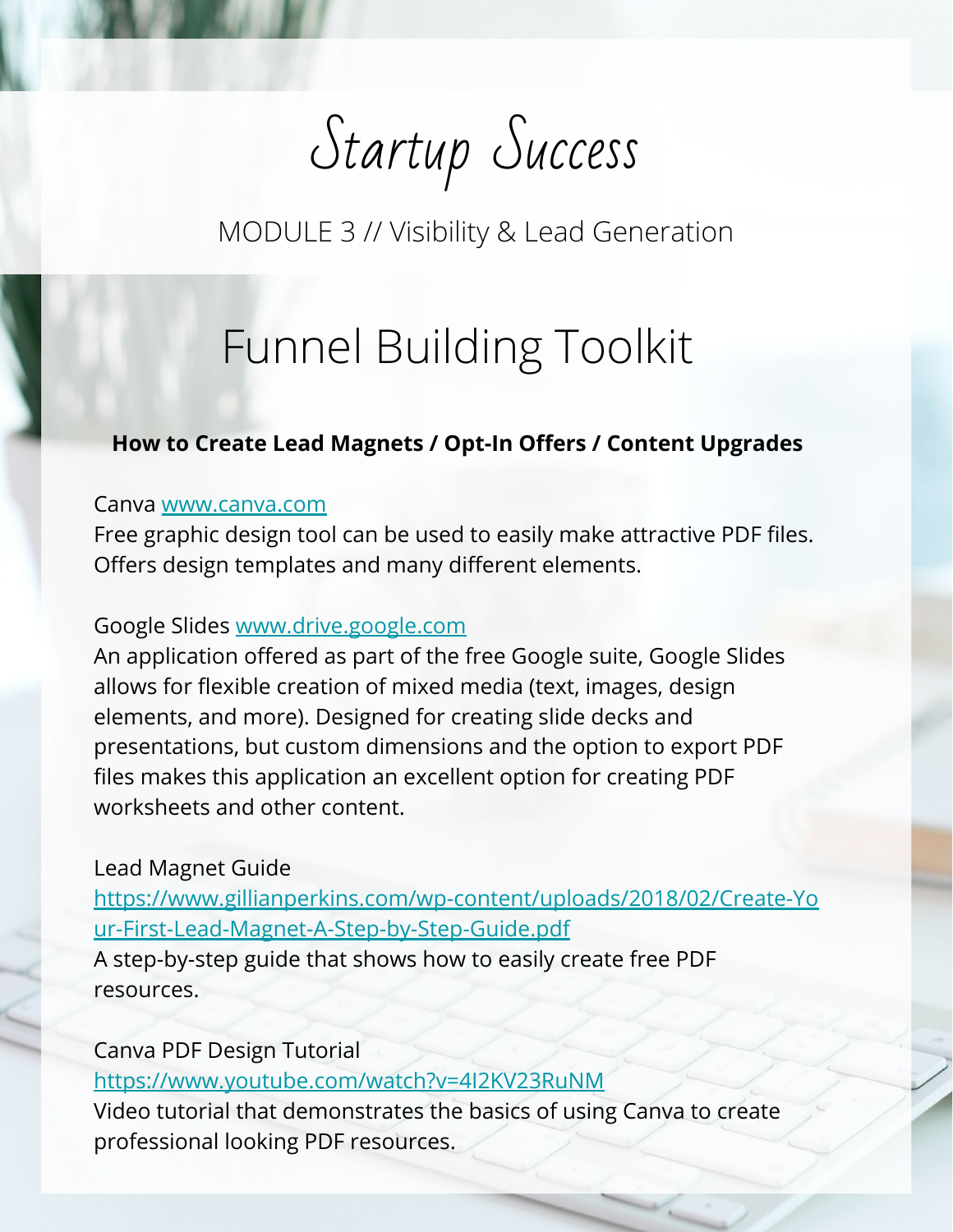Startup Success

MODULE 3 // Visibility & Lead Generation

## Funnel Building Toolkit

## **Opt-In (Sign Up) Form Creation**

Thrive Leads<https://thrivethemes.com/leads/>

A part of the Thrive Themes software suite, but also available as a standalone product. This is the tool that I personally use to create all my lead generation sign-up forms.

Bloom by Elegant Themes

<https://www.elegantthemes.com/plugins/bloom/> Easily create attractive sign-up forms and popups for your website.

#### Notes:

1. Most premium WordPress themes come equipped with their own, built-in lead generation form tool or software.

2. Most email marketing software options also provide a way to easily embed their opt-in forms onto your website.

3. Most complete website solutions (such as Wix, Weebly, Shopify, and Squarespace) offer a method of creating opt-in forms. HOWEVER, these options often only integrate with a very limited number of email marketing software solution.